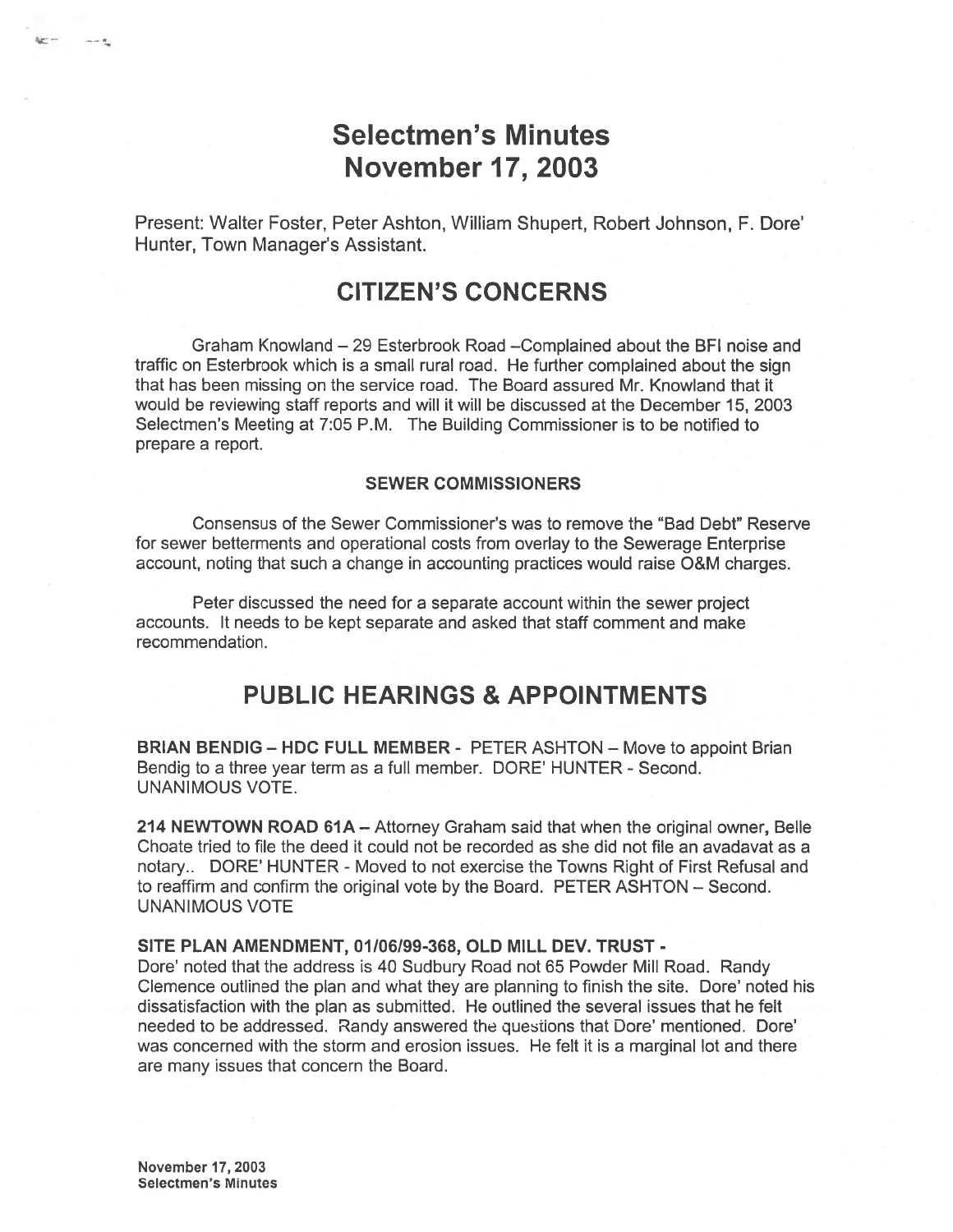Peter wants to see more evidence of the storm captor working on this site. He is not comfortable approving tonight and would like to see calculations on FAR, he wanted to see the math. He endorsed the side walk.

Trey spoke about the FAR calculations and asked for some numbers.

Dore' agreed that he may have asked for the side walk back in the plan approved in 1999.

Bob Johnson spoke about the water break out on the Concord side. He also spoke about the location of the well and septic.

DORE' HUNTER - Moved to continue the site plan to Dec. 15 at 7:15 TREY SHUPERT - Second. UNIMOUSE VOTE.

BOARD OF HEALTH OVERVIEW MEETING — The Board discussed amending the bylaw to allow an increase in Associate Members. It is felt that this will allow them to sit and vote when full members have an attendance problem.

TAC OVERSIGHT MEETING — Ed Gardner gave <sup>a</sup> slide show about issues they are dealing with. They noted that they have <sup>a</sup> very good rapport' with staff and other committees. Peter spoke about TAC expertise and planning capabilities. He urged more planning on 2A in the future.

Dore' asked for help from them on the issue of the Concord Rotary. Ed said that they will look at the CAC Plan.

Trey spoke about the traffic light at Brookside reques<sup>t</sup> to the Lt. Governor and Highway District 3 to re-examine the light installation. He also spoke about the upcoming Maple Street site plan and to let us know if possible their remarks before the Site Plan Hearing is held.

Bob noted that he is impressed with the committees input to the EAVC and other issues regarding traffic and planning.

Walter Foster — asked if they needed any members. They are fine right now.

OUTDOOR LIGHTING COMMITTEE — Bernie Kosicki updated the Board on issues and asked for permission to send the draft bylaw round to staff. They would like to make April Town Meeting deadline for inclusion. He also spoke about street light issues; they propose that the town take a look at the street lights in general around town. He noted that the current lights cost could go down if lights were replaced.

They were looking into funding sources from NStar. They are asking \$20,000 for consulting exper<sup>t</sup> and expense for installation of new lights around town and replacement of existing lights asked for <sup>a</sup> study. Trey commented on the improved report. He noted that we are paying more due to inaccurate inventory from NStar. He said we need to have the review done on each light and we do not have staff to do this. Costs savings could be around \$20,000 by moving over to <sup>a</sup> different type of light bulb.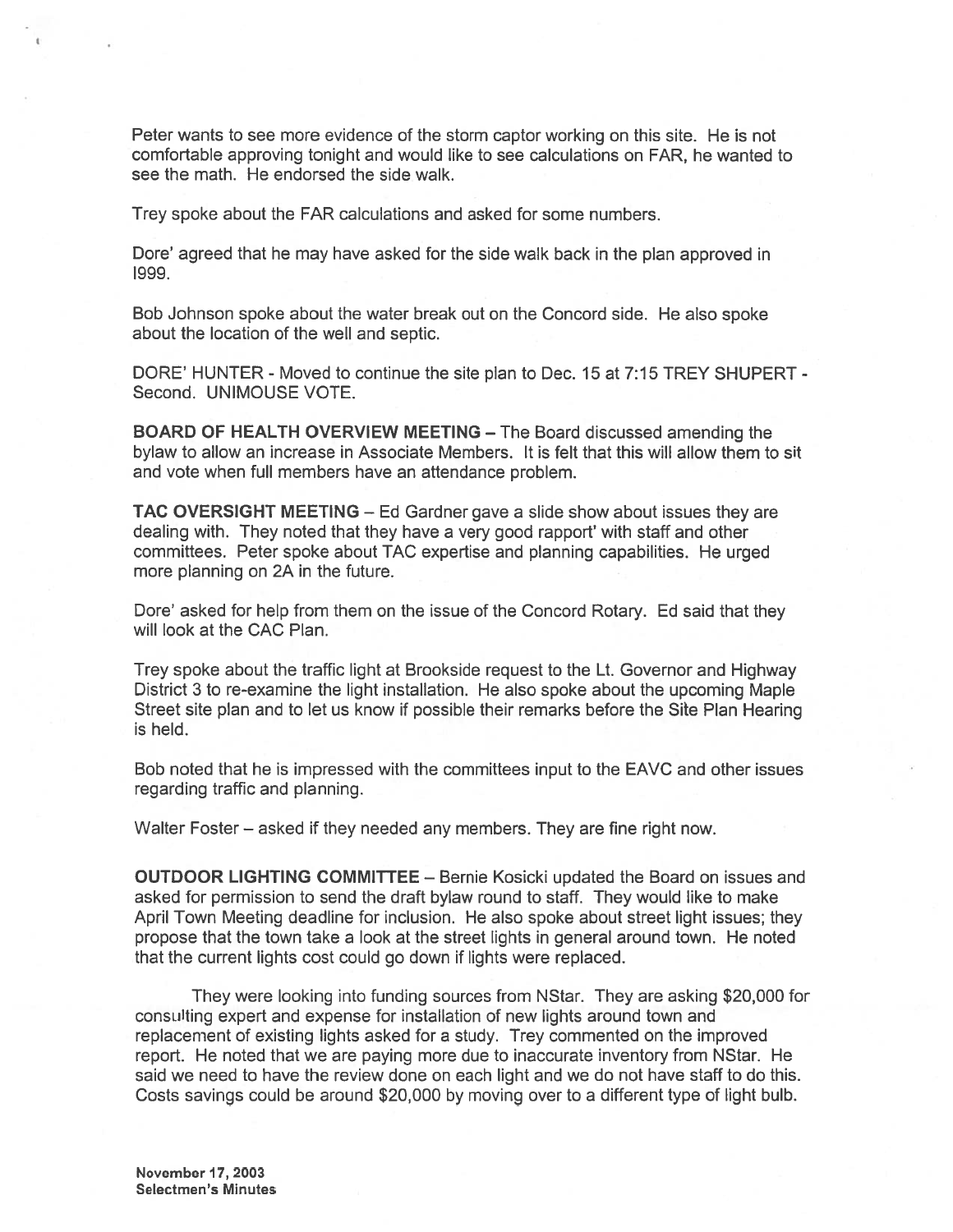The Board discussed the question of sending out the redraft. Dore' felt it was goo<sup>d</sup> to send it out to staff for comment and see what comes from the review and talk about the issues. Peter was very happy with the revised bylaw. He said there needs to be <sup>a</sup> financial analysis. He also asked to have Legal look at it and to make sure that the Chamber of Commerce as well as EDC go<sup>t</sup> <sup>a</sup> look at it.

Bob noted that there has been items in the press and felt that this would have brought out complaints and questions. Trey noted this is <sup>a</sup> bylaw through zoning and Trey will work with them and Planning. John was asked to look at what we could do in house.

### SELECTMEN'S BUSINESS

COMMUTER LOT — Walter discussed the plans that were drawn up several weeks ago. We have metered spots and resident parking at that lot. Within the lot <sup>14</sup> spaces could be converted to resident. We need expanded capacity. Walter noted we could ge<sup>t</sup> <sup>a</sup> shuttle bus service much like Maynard and it is sub sized by MBTA. Peter spoke about spaces and reallocation. Peter and Dore' suggested we go the 14 new spaces. He felt we should change at the end of the year. It was noted that the Web Page could ask that cat pooling be supported and to pu<sup>t</sup> people together to car pool. Walter asked that we contact the shuttle in Maynard to see if they could handle an extra stop.

Mr. Fuller spoke about the situation at the lot and noted that some are are dropping people off for the train.

POLICY DISCUSSION, TRANSFER STATION CAMPAIGNING - Dore' noted that it can be disruptive and needs to be regulated where it will have less impact. Dore' noted that the toad to recycling would be ok as they have to stop anyway. He did not feel that they should be where citizens are throwing their trash.

Peter agreed with Dore' but he asked a brief explanation be given to those taking out papers so everyone is clear. John was asked to prepare <sup>a</sup> draft. DORE' HUNTER — Moved to this activity in an established area, with would allow soliciting in an election year outside the Hut or stretch of road way between recycles and large paved area under the recycling sign. TREY SHUPERT — Second. UNANIMOUS VOTE.

DISCLOSURE FORMS ABCC — TREY SHUPERT Moved to accep<sup>t</sup> Rose Latto's Disclosure form. ROBERT JOHNSON — Second. UNANIMOUS VOTE

EAGLE SCOUT COURT OF HONOR — Denis Nothern - Dote' Hunter will attend.'

EAGLE SCOUT COURT OF HONOR — Christopher Burroughs — Dote' Hunter will attend

ALG UPDATE — Walter discussed the last meeting and the ALG Plan numbers. John noted that FY05 figure was not noted properly in the spread sheet. It was noted that we are getting information from the State that we are not going to be receiving level funding and perhaps <sup>a</sup> 10% cut.

Peter spoke about revenues for FY05 budget is in constant change. They agreed, and the ALG Plan reflects <sup>a</sup> 5% cut in State revenue. That has <sup>a</sup> significant impact.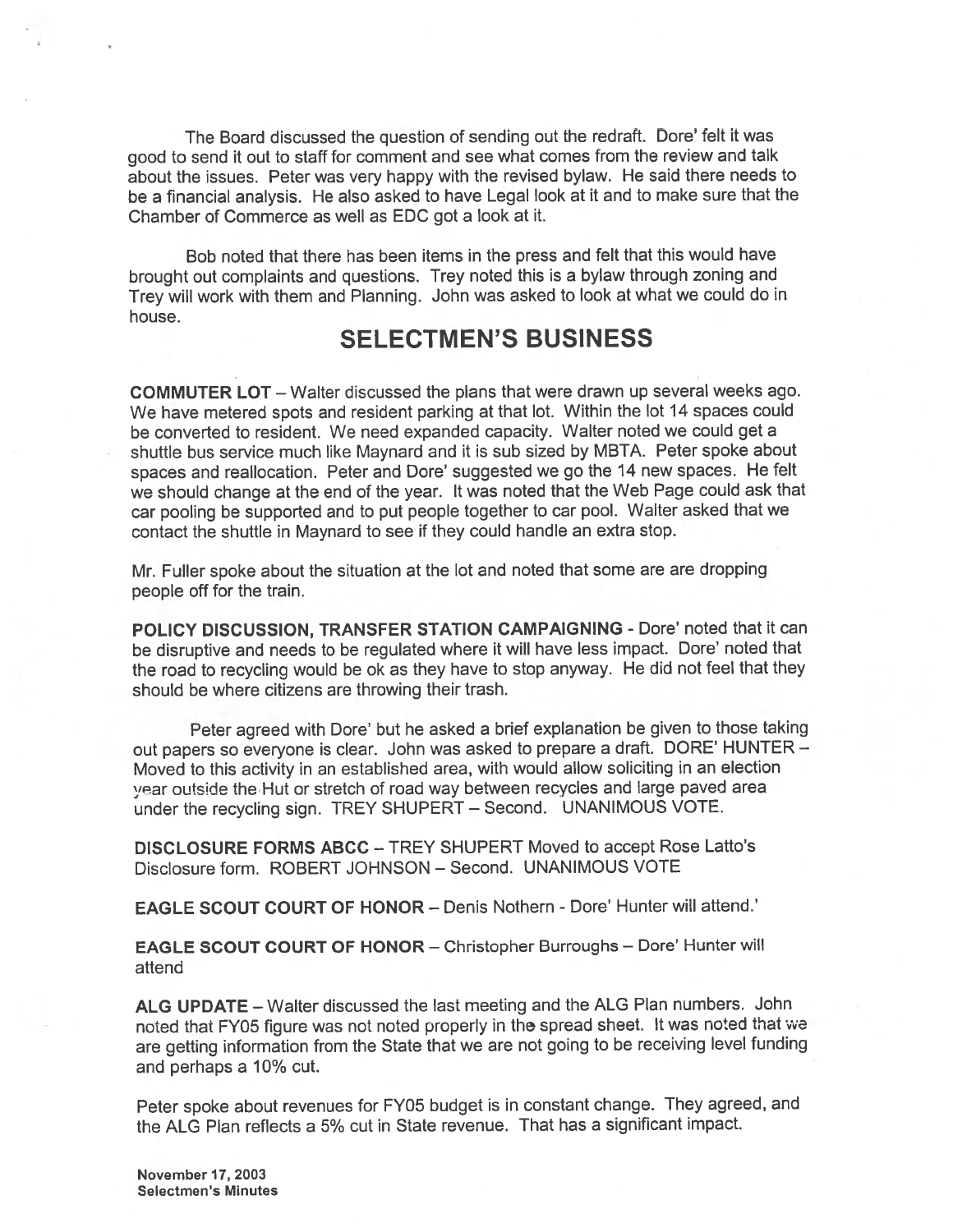Walter noted that Middlesex Retirement, the Health Trust, and Minuteman School were real issues.

JTAC consultant RFP- Walter spoke about the Munis implementation. There had been <sup>a</sup> \$25,000 consultant discussed to see where efficiencies could be gained. It will be held until they make <sup>a</sup> final division. It was also noted that \$25,000 would not be enough. Dore' and Peter said that we should not spend the money. Walter too agreed to hold off.

PUBIC SAFETY FACILITY WATER HOOK-UP FEE — John noted we waive fees for Water District if it is not out of pocket expense. Peter said that we should ask for <sup>a</sup> waiver of the Fee. PETER ASHTON - Moved to request the waiver. DORE' HUNTER — Second. UNANIMOUS VOTE.

#### OTHER BUSINESS

Dore' noted the problem with his mother's issue about <sup>p</sup>hones. John was asked to follow-up.

Middesex Retirement Board was discussed by Walter. Walter said we should include the Finance Committee and School Committee. It was noted that <sup>a</sup> draft letter for written comment at the hearing would be helpful.

Trash was reported on by Bob Johnson. He will try to schedule <sup>a</sup> meeting during the week of December 15<sup>th</sup>.

Walter Foster spoke about the CPA submittals.

PLEDGE OF LIQUOR LICENSE -- Leo Piro asked that his liquor license at the Chalet be <sup>p</sup>ledged to the Enterprise Bank. PETER ASHTON — Moved to approve of the Pledge and TREY SHUPERT — Second. UNANIMOUS VOTE.

### CONSENT AGENDA

PETER ASHTON — Moved to approve. DORE' HUNTER — Second. UNANIMOUS VOTE.

## TOWN MANAGER'S REPORT

## EXECUTIVE SESSION

DORE' HUNTER - Moved to move into executive session to discuss Collective Bargaining. PETER ASHTON -Second. UNANIMOUS VOTE

 $\bigcap_{i=1}^n$  fl.  $l$  1  $l$  1  $l$ 

**Christine Joyce Clerk** Clerk

Recording Clerk 2  $\sqrt{2}$   $\sqrt{5}$ Date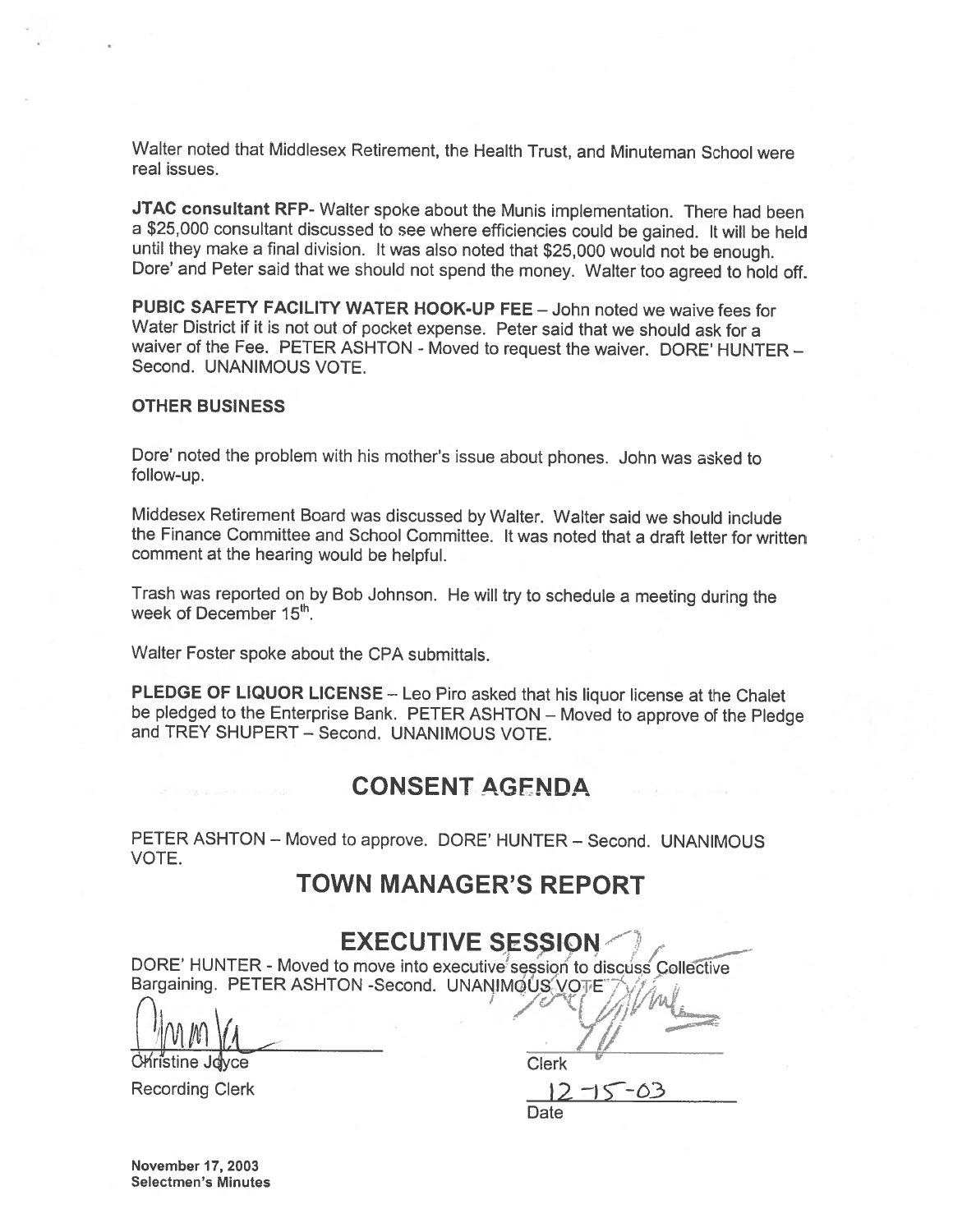November 14, 2003

TO: Board of Selectmen, Sewer Commissioners

FROM: Walter Foster, Chairman

SUBJECT: Selectmen and Sewer Commissioners Report

## November 17, 2003 MEETING BEGINS AT 7:00 P.M.

### I. CITIZEN'S CONCERNS

### II SEWER COMMISSIONERS' BUSINESS

#### III. PUBLIC HEARINGS & APPOINTMENTS

- 1. 7:02 BRIAN BENDIG, INTERVIEW FOR HISTORIC DISTRICT COMMISSION Enclosed <sup>p</sup>lease find the recommendation of the VCC for elevation of Mr. Bendig to Full Member of the Historic District Commission, for Board consideration
- 2. 7:05 214 NEWTOWN ROAD, CHAPTER 61A- Enclosed please find correspondence in the subject regard, for Board consideration.
- 3. 7:10 SITE PLAN AMENDMENT, 01/06/99-368, OLD MILL DEVELOPMENT TRUST, <sup>65</sup> POWDER MILL ROAD — Enclosed <sup>p</sup>lease find correspondence in the subject regard, for Board consideration.
- 4. 7:30 BOARD OF HEALTH OVERSIGHT MEETING.
- 5. 8:00 TRANSPORTATION ADVISORY COMMITTEE OVERSIGHT MEETING.
- 6A 8:30 OUTDOOR LIGHT!NG COMM!TTEE Enclosed <sup>p</sup>lease find materials in the subject regard.

### IV. SELECTMEN'S BUSINESS

6. COMMUTER LOT PARKING OPTIONS - Enclosed please find materials in the subject regard, for Board consideration.

7. POLICY DISCUSSION, TRANSFER STATION CAMPAIGNING — Enclosed <sup>p</sup>lease find materials in the subject regard, for Board consideration.

8. DISCLOSURE FORMS – Enclosed please find three Disclosure forms submitted by the Cultural Council, for Board consideration.

9. EAGLE SCOUT COURT OF HONOR, DENIS NOTHERN - Enclosed please find notice of Count of Honor for Denis Nothern, for Board assignment.

10. EAGLE SCOUT COURT OF HONOR, CHRISTOPHER S. BURROUGHS — Enclosed <sup>p</sup>lease find notice of Court of Honor for Christopher Burroughs, for Board assignment.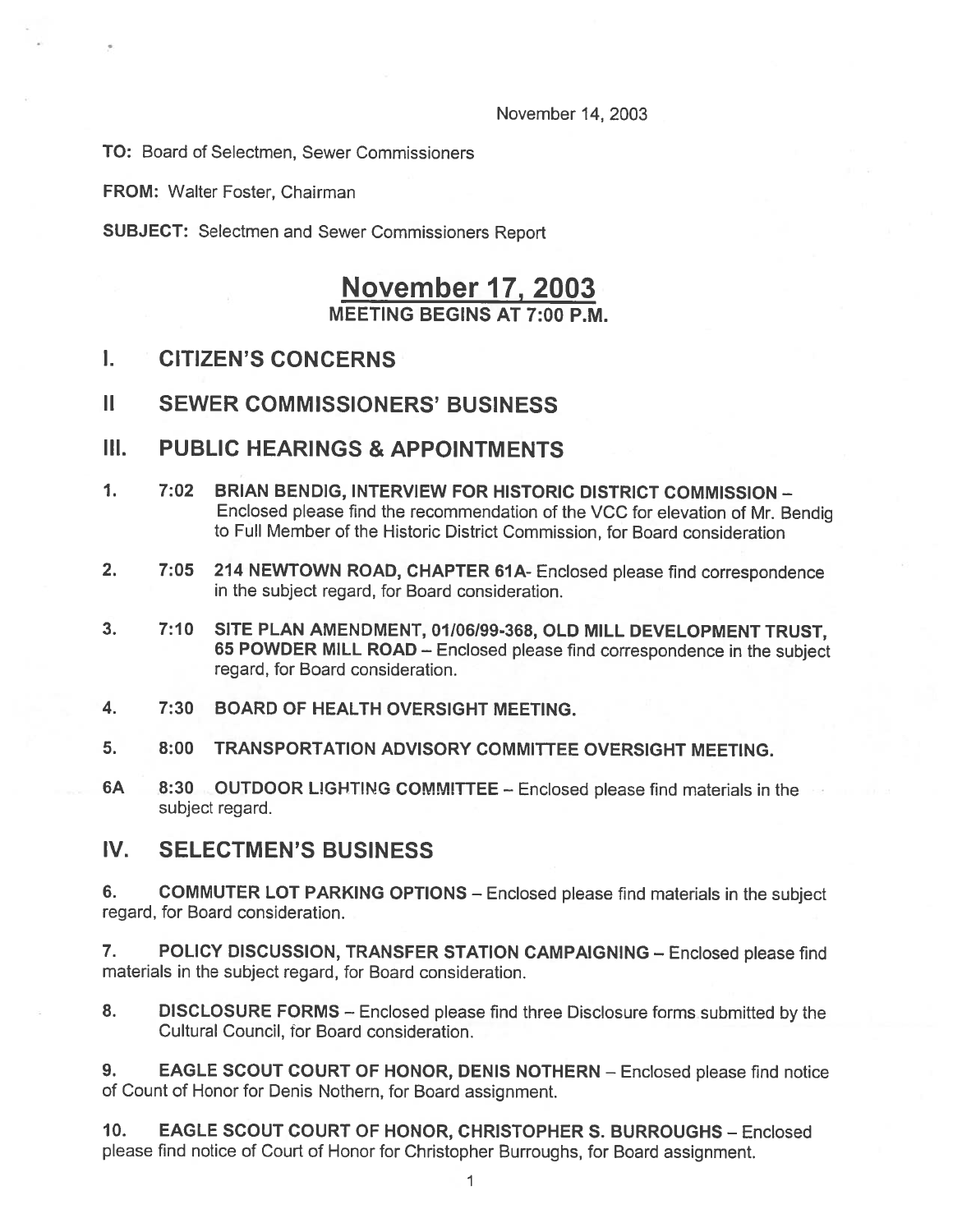11. TOWN MANAGER'S ANNUAL REVIEW - Selectman Shupert will present the Town Manager's FY03 review for Board consideration.

12. ALG UPDATE — The Chairman will update the Board on the latest ALG Meeting.

13. JTAC CONSULTANT REP- The Chairman will update the Board on the status of the RFP for <sup>a</sup> JTAC Consultant and seek Board direction in this regard.

14. PUBLIC SAFETY FACILITY WATER HOOK-UP FEE — Enclosed please find materials the subject regard, for Board consideration.

#### 15. OTHER BUSINESS

### V CONSENT AGENDA

16. ACCEPT GIFT — Enclosed <sup>p</sup>lease find <sup>a</sup> reques<sup>t</sup> from the Elizabeth White Fund asking the Board to accep<sup>t</sup> additional gifts of money to the White Fund, received in memory of Patty Sanford.

17. APPOINTMENTS TO THE COUNCIL ON AGING — Enclosed please find recommendations from the VCC for appointment of Stephen Baran and Gena Manalan to the Council on Aging, with terms to expire 6/30/04.

18. SITE PLAN SPECIAL PERMIT #06102/87-284 AMENDMENT, 976 MAIN STREET — Enclosed please find <sup>a</sup> reques<sup>t</sup> for approval of <sup>a</sup> proposed amendment to the subject Site Plan, along with staff comments, for Board consideration.

### VI. TOWN MANAGER'S REPORT

### VII EXECUTIVE SESSION

19. There will be <sup>a</sup> need for Executive Session — Enclosed please find materials in the subject regard.

#### ADDITIONAL INFORMATION

Enclosed please find additional correspondence that is strictly informational and requires no Board action.

#### FUTURE AGENDAS

To facilitate scheduling for interested parties, the following items are scheduled for discussion on future agendas. This IS NOT <sup>a</sup> complete Agenda.

#### Dec. 1, Site Plan I &19 Maple Street Mantuori Realty Trust Dec. 15

#### GOALS 2003-2004

- 1. Labor Negotiations (Peter/Trey)
- 2. Improve Communication with Town Boards (Walter/Peter)
- 3. Revisit <sup>2020</sup> <sup>p</sup>lanning process for direction to make this process more beneficial towards implementation of long-term vision (Trey/Peter
- 4. Towne Building Reuse (Bob)
- 5. ALG process be used for purpose of Budget Planning for FY04 Walter/Trey)

6. Process Planning for "Life after NESWC" (Peter) Implement Chairman Round Table — (Peter)